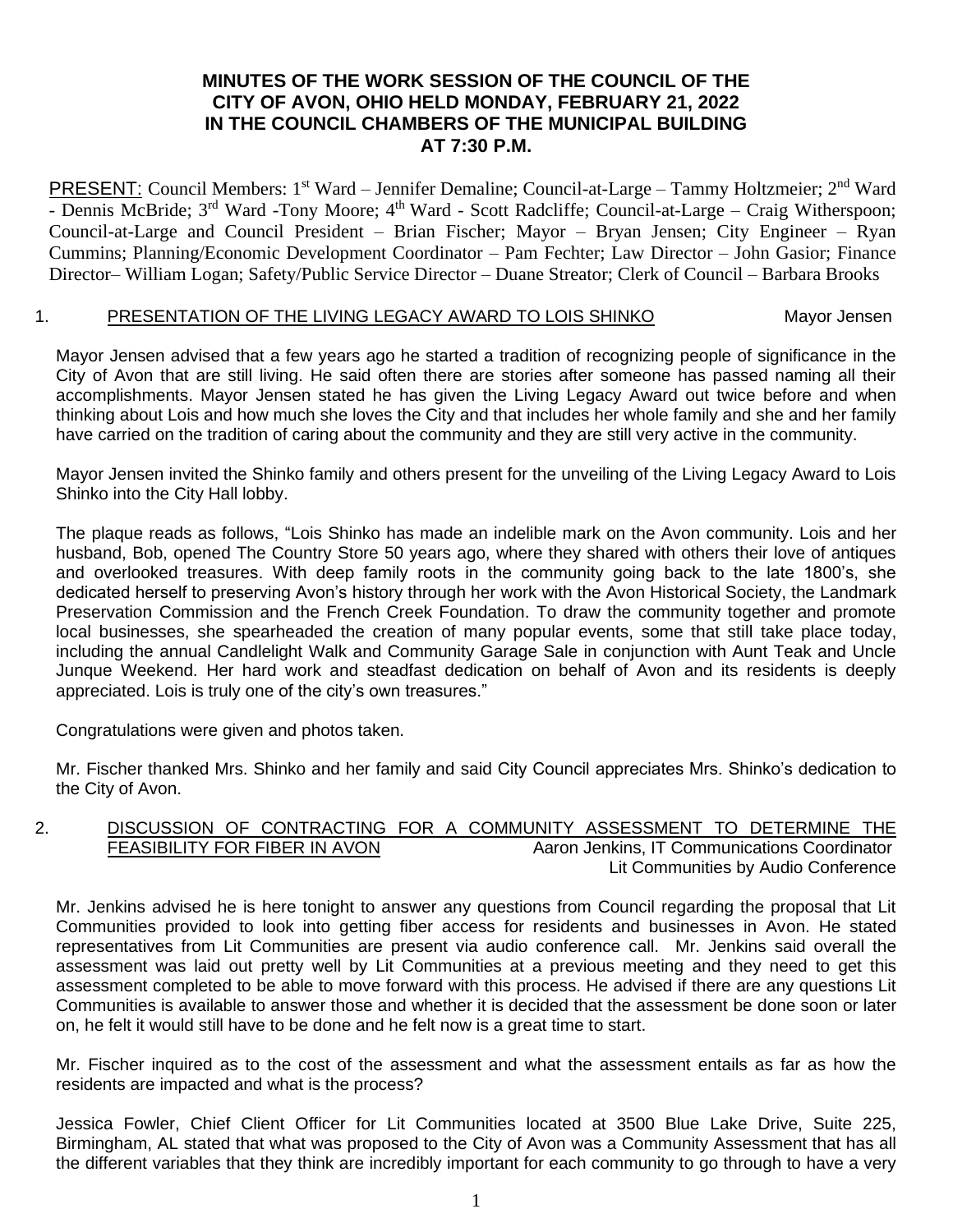good concrete understanding of what they can do in their next phase. She said the proposal answers 4 or 5 key questions for them through all the tasks that are outlined. Such as:

- What is their network going to look like?
- Will your community support it?
- How much would this network cost the City?
- How can this network be funded?

•

Ms. Fowler advised all of the tasks that they see on the proposal really get to the meat of answering all of those questions. She said they start with Task #1 – Kickoff Meeting and Data Collection, which is a great time for all of them to level set and talk about the assessment in a lot of detail and make sure that everyone understands all the tasks involved and review the schedule. Ms. Fowler stated typically they find that a community assessment with all of these different variables takes between 4-6 months to complete and the two months after the fourth month is for the survey so they can be done with a lot of the meat of the work in the first four months. She said the survey is the Demand Aggregation piece of it and that was covered further down in the proposal. Ms. Fowler stated Task #2 – Market Service and ISP analysis, and that is one of the most interesting pieces of work that Lit Communities does because they are able to zone in and see exactly what is in the area. She advised with all the resources that Lit Communities has they are able to dig in and see where that fiber is located and look at all the current internet service levels. Ms. Fowler said they also will take advantage of all the resources they have to look for long haul fiber and really taking a great 35,000 feet in the air overview of exactly what is around Avon and in Avon because that is going to be incredibly helpful as they begin to plan out the next steps.

John Sullivan, Chief Innovation Officer for Lit Communities explained Task #3 – Preliminary Design Set Up and Execution. He said what Lit Communities does during the preliminary design phase is use the data that was gathered during the kickoff and data collection and use that to establish footages and understand some preliminary paths. It is a high level design of what connectivity would look like in Avon both for middle mile as well as last mile. Mr. Sullivan stated that really ends up being the backbone of what eventually becomes the financial model. He advised when they use the data collected, which is primarily GIS data or CAD data and they can look at where the roads are and they typically go along the right-of-way and determine how many demand points such as houses and businesses in Avon to establish the footages and figuring out how many demand points there are so they can feed that into the financial model.

Mr. Sullivan pointed out Task #4 – Preliminary Construction Ride Out and Make Ready Engineering Assessment. He said what they are doing during this piece of the assessment is looking at the ground conditions, the pole conditions and really looking a step further that goes beyond the preliminary design. He said what they are able to do here is do a high level assessment of what conditions look like on the ground and that helps them to figure out the type of preparation costs that it might take to get the poles ready and if there is going to be a lot of make ready costs. This also helps determine how much would be underground versus aerial, which would be on existing utility poles as that heavily factors into the pricing on the financial model. Mr. Sullivan advised once they start building that financial model at the preliminary design stage and then the bill of materials and the financial model would be updated after they do the Construction Ride Out and the Make Ready.

Mr. Sullivan said then Lit Communities provides a detailed Task #5 – Financial Model and Business Plan, and it is more than just a number in a box as this is really a detailed financial model that shows start up costs, operational costs, capital expenditures and what it will cost to maintain this network and they will build this model 20-30 years into the future based on the City's interest. Mr. Sullivan stated the advantage of this is that they could see all the assumptions that are made and talk through them and they would have the freedom and flexibility when working on the financial model to change some of the variables such as what it would look like if Avon decided to build 50% underground and 50% aerial and those percentages can be reviewed and tweaked to fit the needs. He said in that way, they could really see how those costs impact the overall cost of the network.

Mr. Sullivan stated the Business Plan is really the meat to the final report and the reason it is not passed as the last task is because they will receive an iterative version and when they really hone in on that final business plan, they like to center in on a couple of options. What works best for the community? He advised throughout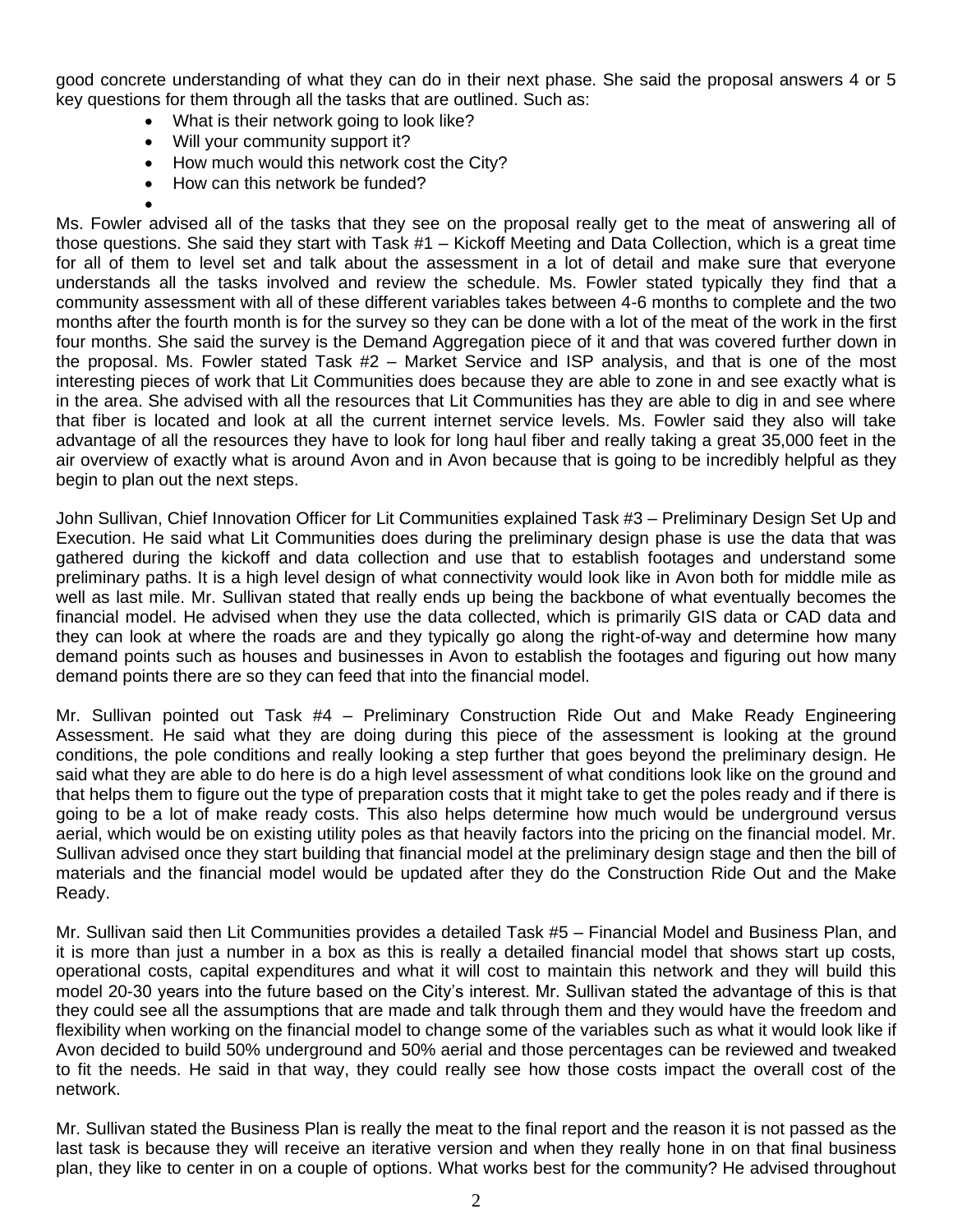this process they really end up learning a lot about the desires of the community and what the landscape looks like and what the incumbent makeup is and what the pole conditions are and what the appetite is of the community. Mr. Sullivan said by the end of the assessment there are several ways they could choose to go, but they would really try to hone in on a couple different options that make the most sense for Avon and really lay out the next steps of how to go about doing that.

Mr. Sullivan advised Task #6 – Strategy Session is really strategizing before Lit Communities delivers that final business plan bringing all stakeholders to the table to really talk about what that looks like as well as preparing a presentation to present to the community and at meetings to make sure that everyone is on the same page on what those next steps look like and what the options are for the community.

Mr. Sullivan said then there is Task #7 – Demand Aggregation Study and Residential Survey – Set Up and Execution. He stated the purpose of this is to really find out what is the demand of the community and what are their thoughts and how do the residents feel about incumbent carriers and what do the speeds look like as part of it is a speed test. Mr. Sullivan advised this task ends up marrying up very well with the Market Service Incumbent Analysis because during that phase Lit Communities uses primarily publicly available data. He said they have some tools to look a little bit deeper such as paid services to find out where fiber and other broadband and wireless solutions are in your area so that they have a full understanding. Mr. Sullivan stated that information which is sort of the self report data, they are able to match that up by looking at what the residents are saying about the service as well as doing speed tests to determine if those speeds are really available and to what extent. He said the FCC data is on a per census block and with this Demand Aggregation Survey they are able to go beyond that census block data.

Mr. Sullivan said the last task, Task #8 – Grant Development Services, is really something that happens throughout the entire process and that they engage with the City on during the Kickoff Meeting. He stated this is where they are looking at any available funding options whether State or Federal so that they lay out all of the options as far as what grants are out there and then tell you which ones you would be a good fit for or eligible for and then exactly how to go about seeking those grants. Mr. Sullivan advised they are aware that there are a lot of funds out there right now on the Federal side, but they would really look at other options because there are a lot of cyclical grants and things available that the City may not be aware of that will help the City as they engage and go down the line building this network. He said the more money they can apply for through grants and work those in as part of their strategy only helps the community further. Mr. Sullivan stated those are the eight tasks and he would welcome any questions that Council might have.

Chris Kirkland, VP of Market Startup for Lit Communities was also present by audio.

Mr. Radcliffe asked once the study is complete as to who owns the survey and the data and the actual study for the City's \$76,000.

Mr. Sullivan advised the City of Avon would own it and they could make it available to any extent they desired.

Mr. Radcliffe inquired if Lit Communities has experience doing these surveys for municipalities where Lit Communities was not awarded the contract to continue, but the municipality did it similar to an engineering proposal for design.

Mr. Sullivan advised yes, they have done them all over the country.

Mr. Radcliffe inquired if it was typical that the municipality would go out for an RFP before selecting Lit Communities to conduct the community assessment.

Mr. Sullivan stated he would not say typical. He said it can work either way and it really depends on the desire of the community and what the local regulations are and what makes the most sense for the community. He said in some cases there is an RFP and in other cases there is not.

Ms. Fowler advised they have also found that there are some communities that have done some of the work on some of these tasks themselves and they are at different places in terms of how fast they want to go with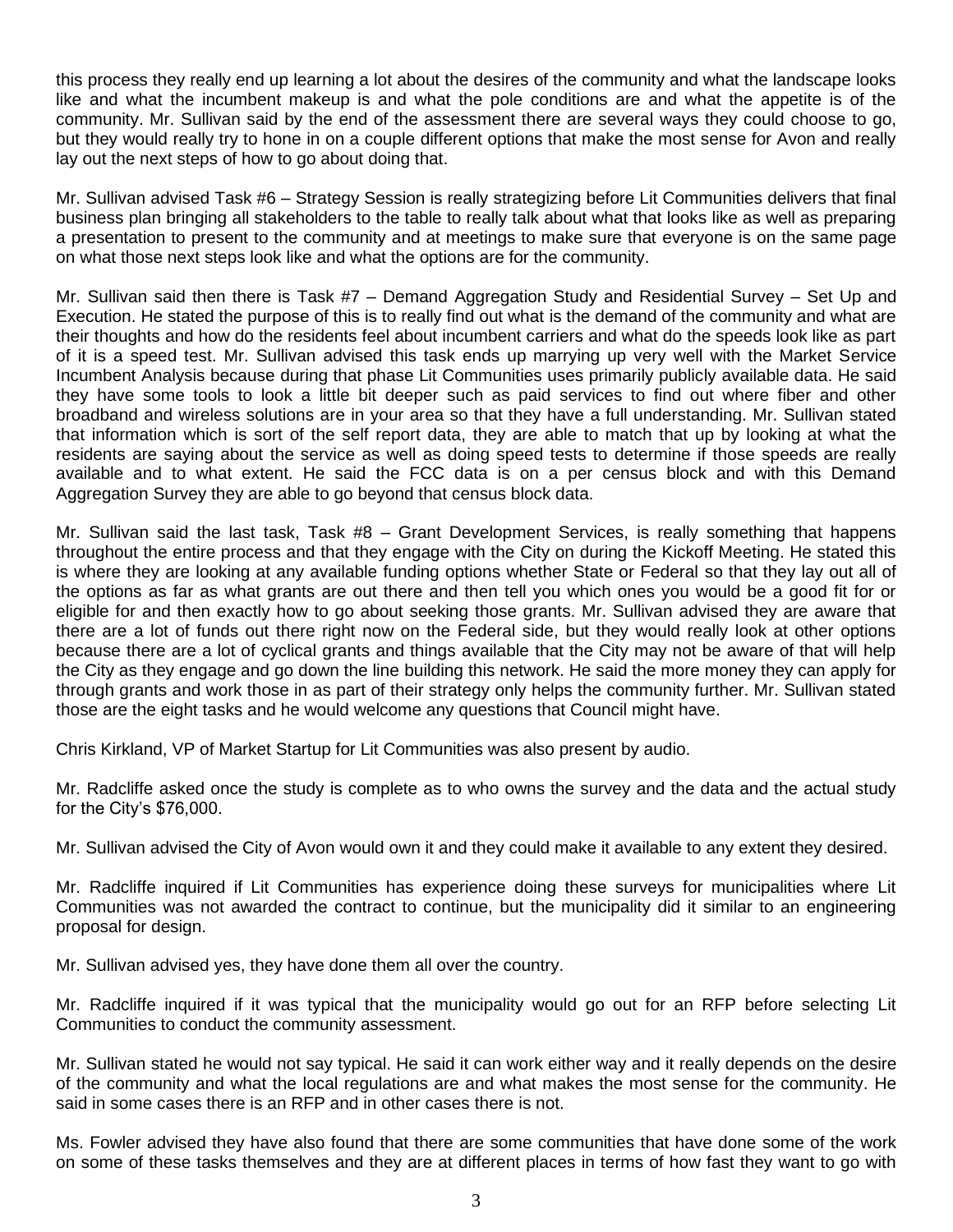connectivity, and she would agree with Mr. Sullivan that it really depends on where the community at any given time in trying to enhance the connectivity.

Mr. McBride advised the City would own results of the survey and he assumes they would also own all of the research and background information collected. He asked if any of that information was considered proprietary.

Ms. Fowler advised all of the deliverables in the proposal would be for Avon and that would be something that Avon would own completely.

Mr. McBride inquired if the City owns the process by which Lit Communities conducts the survey and obtains the results, the deliverables, all that intermediate work, or was that something that is proprietary in nature.

Ms. Fowler advised Lit Communities partners with a Swedish Company and that Swedish Company develops the survey platform for Avon along with Lit Communities who is guiding and helping every step of the way in creating that survey platform. She said that platform is up and available for six months for any resident within the City of Avon to take. Ms. Fowler stated at the end, they have quite a bit of information and data that Mr. Sullivan mentioned that belongs completely to the City of Avon. She advised the survey does stop after six months and is no longer available for someone to take, so it does have a start and stop date to it. Ms. Fowler said but all the data once it is collected is provided to Avon in a very nice dashboard format that Avon can take and use for whatever purposes they like. She stated that what they are finding especially with the speed test data is that this information they would have from the survey is very helpful when starting to work on grants because it shows that the City has made a commitment to the community to find out what they need. Ms. Fowler said often times what the community needs is corroborating through the survey responses. She stated it is a very nice tool to hep Avon find future funding and it is also a great tool to go out and start to engage with the community. She advised lot of times the survey is the first time that anyone in a community is hearing that a City or the municipality is interested in tackling this issue of connectivity and the residents get very excited and they at Lit Communities have seen some very strong responses even from municipalities that thought that no one would answer this survey.

Mr. Sullivan advised Avon will also have access to the platform and the raw data that is collected so Avon will have access to the back end and will be able to download in Excel or a CSB format all of the raw data of anyone who participated in the survey as well as the ability to export GIS data where the survey locations were taken. He said it is not just the dashboard that Avon will have access to.

Ms. Fowler stated it all depends on how much Avon wants to work with that data, but it is available to you in both the dashboard and in that more granular format that Mr. Sullivan reviewed with you.

Mr. McBride asked how that data is held. He inquired if it would be sitting in a database or backed up by an Excel spreadsheet.

Mr. Sullivan advised it is an online portal and platform, but Avon can download into an Excel or CSB format all of the data that was collected during the survey as well as GIS data. He said the information is also held on a server, but that has an end date. Mr. Sulllivan explained that it is Avon's data, but it is not being kept and held after the survey is over and that is the purpose of why that survey ends. He said Avon can choose to extend it and keep it available, but he recommends they download the raw data as well as the reports, which is more of the front end dashboard mentioned that is more the results given to you in a digital manner, but a data junkie may like to look at the raw data and they do provide access to that as well.

Mr. McBride advised he was satisfied as long as information is available, and the City owns it and can move it from the Lit Communities server onto the City's and hold it for future purposes.

Mr. Sullivan and Ms. Fowler confirmed that Avon would definitely be able to do that.

Mayor Jensen advised he believes they are all anxious to get this assessment started to see what is out there, but he asked Mr. Gasior if there was anything precluding them from moving forward or was there anything that he could see that would be a problem with hiring Lit Communities for this service as it is almost \$78,000.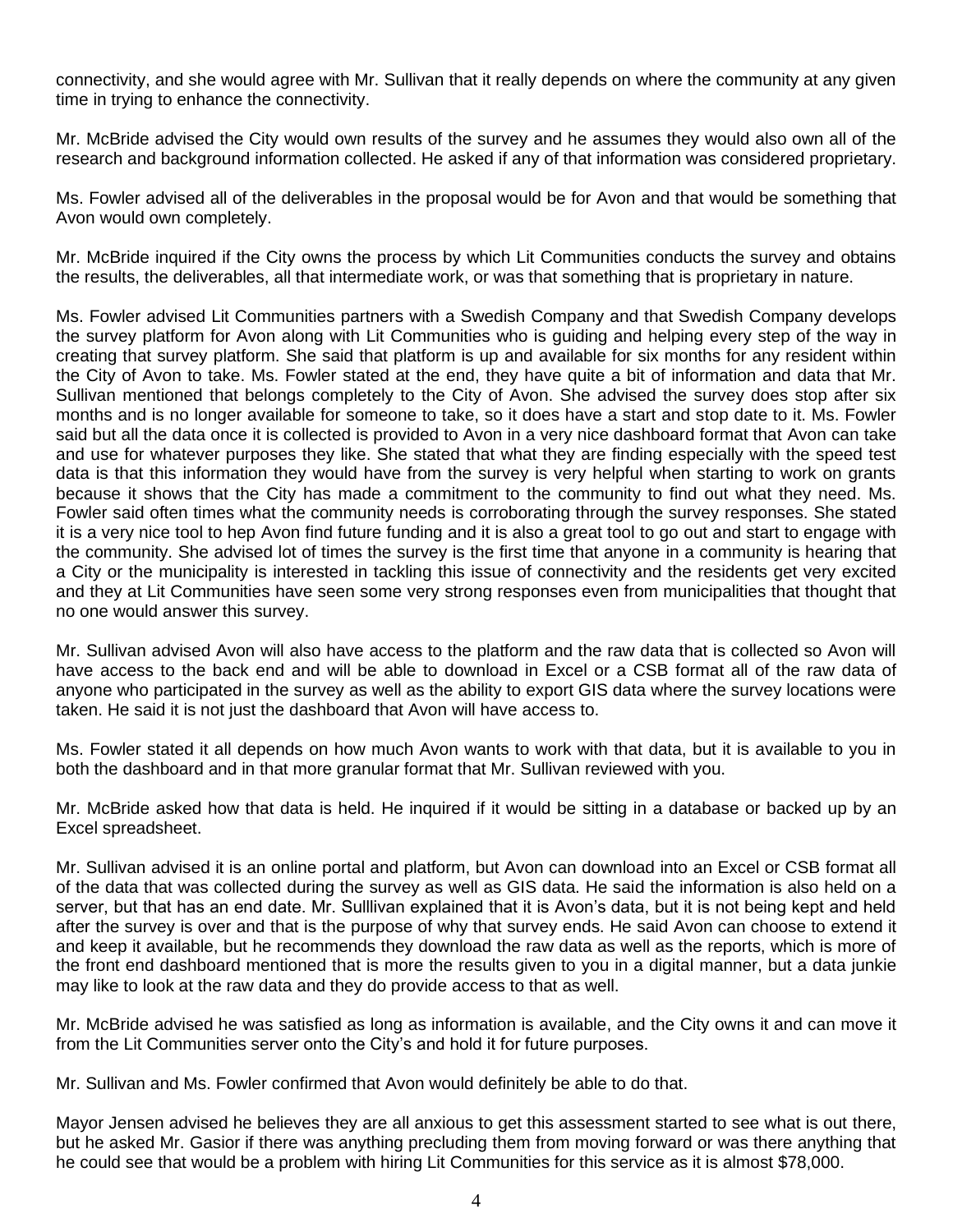Mr. Gasior advised the first thing is that he has not seen any contracts as yet. He said he has been looking at the materials and the materials make it clear that nothing begins without signed contracts. Mr. Gasior stated he would like someone to forward the contract to Mr. Jenkins and they could be forwarded on to him and he could take a look at the contracts. He advised there is the question of this being a contract over \$50,000 and if it would be considered a contract for a personal service or was this an item that could be bid and put out for an RFP. Mr. Gasior said the safest course of action is to do an RFP. He stated when he was looking through the materials, he saw that the City of Brownsville, Texas did an RFP and twelve companies responded to that RFP. Mr. Gasior noted that Brownsville, Texas is seven or eight times the size of Avon, Ohio as he believed they are 180,000 people, but there are other companies out there that do this work and he does not know if that is something that Council wants to consider doing or if they want to decide that perhaps Lit Communities is the only provider in this area and consider it a personal service under the Charter and hire Lit Communities. He emphasized that he has to see the contracts one way or the other.

Bill Leimkuehler of 1691 Pine Drive advised that he personally did the research to find Lit Communities. He said what he has not found are companies that will come and actively respond to do a public/private partnership in the way that Lit Communities is doing. Mr. Leimkuehler stated the goal is not get a Community Assessment, but the goal is to get someone to come here and build out a fiber network. He advised he has reached out to other companies to no avail and if some other company was willing to do this service, they probably would have been able to find that out. Mr. Leimkuehler said that he and Mr. Jenkins have been working on this together for 4-5 months and Mr. McBride and he started working on this over the summer and this is the only option that he was able to come up with. He stated if Avon wants to seek RFP's he felt it was a waste of time because there is no other company that he found and he clarified that he has no financial interest in this project. Mr. Leimkuehler advised his only interest is as a resident of Avon and he found a company that is willing to come do a Community Assessment which is a necessary step to get to the point where they can build out a fiber network. He suggested they not waste time going through an RFP process unless it can be done quickly and the City could check those boxes, but he felt the residents of Avon would want to see this move forward and move forward as quickly as they can rather than waste time on an RFP and save something like \$5,000.

Mr. Gasior inquired if Mr. Leimkuehler was saying this is the only company out there that does a public/private partnership.

Mr. Leimkuehler said Lit Communities was the only company that he found that responded to him. He stated he reached out to a couple of different ones and basically got crickets from everyone else. Mr. Leimkuehler advised Lit Communities has a network in Medina County and they are building west toward Sandusky. He said this Council and Administration know more than he does, and he does not know the history, but from what Mr. McBride has told him and from what he has read in the Mayor's letter there is no one interested in doing anything with regard to a fiber network here. Mr. Leimkuehler stated he reached out and tried to find out how do we bring this to Avon and Lit Communities is the only viable option he has seen, unless the City wants to take on the burden of doing it themselves, which he has heard that is not the direction the City wants to go. He advised if the City wants to do the work themselves and contract with someone else through an RFP and the City wants to own that network and administer it and operate it, then yes, he believes there are a lot of other companies that could do that for the City. Mr. Leimkuehler said if the City wants to find a public/private partner who is going to come in and handle all of the administrative work for a City the size of Avon and the City will not have to worry about people calling City Hall and people complaining about their Internet, then this is the only option he found.

Mr. McBride advised he tends to agree with Mr. Leimkuehler, but the City has to cross the "t's" and dot the "i's" and they have to make sure that because it is going to be over a certain dollar value that they have to jump through a couple of hoops. He said he would hope that they would not have to publicly bid for this service. He indicated other people have suggested that they know of companies that do this work and yet they have not reached out to City officials. Mr. McBride said he has been on Council the longest and cable was not the initial problem as it was just bad telephone service and lack of service and lack of pricing options. He stated there have been major businesses that could not bring their corporate offices to Avon because the telephone service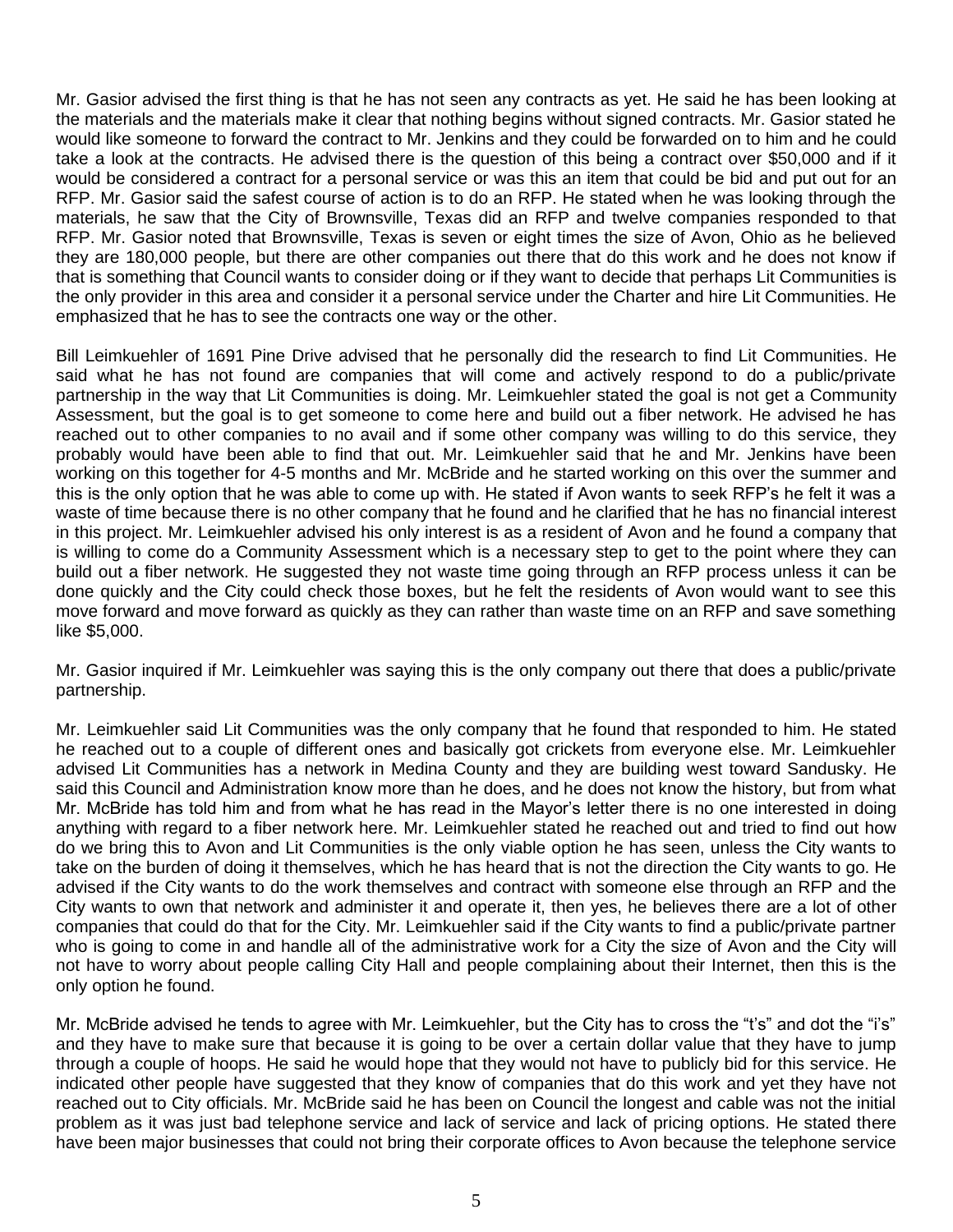was not sufficient for a company with a national sales force. Mr. McBride advised the complaints progressed from telephone to cable to Internet year in and year out.

Mrs. Holtzmeier advised she is interested in gauging some timing. She said the assessment period is about six months.

Ms. Fowler confirmed that the assessment period is about six months.

Mrs. Holtzmeier asked Mr. Gasior as to how long the timeline would be if the City were to engage in an RFP.

Mr. Gasior advised he would need to meet with Mr. Jenkins to find out exactly what information the City has to put in an RFP. He said he does not know how long that would take and then send it out and give 3-4 weeks for responses to be received and opened and they would need reviewed and decide who was the best company was to award the contract to. Mr. Gasior stated he was not convinced they have to go that route and the fact that this is sort of a unique approach which is public/private partnership and maybe that was something unique to Lit Communities and perhaps they may not really achieve what the City is looking for by going out for an RFP as they may end up with ten companies with totally different approaches to dealing with this. He said they may need to have someone with a certain skill set and they are satisfied with that skill set and you hire them. Mr. Gasior advised he has only been around this idea for two weeks now and he read the minutes from the last Committee meeting, and he has not done much of anything else. He stated all he really knows from the minutes and from the brochures are that there are contracts that need to be signed before any work begins and he has not seen the contracts yet and he would like to at least start with that before jumping to any conclusions about whether this service needs to be bid or not.

Mrs. Holtzmeier agreed and said that she would like to see some contractual language as well. She asked if Lit Communities had any language in those contracts that would leave anything proprietary to them that would not be supplied to Avon for competitive reasons.

Mr. Sullivan advised the only thing he could think of that is proprietary are the in-house tools that were built as a part of Lit Communities automated design process. He said part of doing a preliminary design, this would be something that there are off the shelf automated tools that a lot of other companies use and Lit Communities has a solution that has been developed, which is really how they take the raw data, the GIS data and then feed it through their algorithms to create the automated design. Mr. Sullivan stated Lit Communities likes to spend the people hours on a Quality Assurance/Quality Control of that design versus trying to build something from scratch. He advised the only thing he could think of that is proprietary are the tools that are used to create that design, but the design that they would receive is in a GIS format so it is a very standard deliverable and he does not feel that it necessarily matters how that was developed, but he did want to make that clarification as that was the only proprietary process that they at Lit Communities do take and Avon will have access to the raw data and the deliverable, but how they go about that is something that they have developed internally.

Ms. Fowler added that with the grant services, Lit Communities Chief Strategy Officer, Rene Gonzalez, who does the Grant Services work has his own internal process for filtering out grants that would be applicable for the City of Avon by figuring out how those grants would phase in. She stated that Mr. Gonzalez's assessment tool would be proprietary for Lit Communities, but everything else would be given to Avon.

Mrs. Holtzmeier advised as Avon is new to Lit Communities and a public/private partnership was discussed she said they always have to keep in mind that even though the City of Avon is not the owners of the service that there is still the perception within the community that the City is and there is the expectation that the City will act in a manner that is useful and helpful and within an economy rate as well. Mrs. Holtzmeier stated that even though the City does not own the Internet provider there is a great reputational risk and expectation from the residents. She said a similar example is the public/private partnership with the refuse hauler and the amount of time that is spent helping the residents navigate that relationship while the City does not control it, they contract. Mrs. Holtzmeier asked if they at Lit Communities could help her understand that Lit Communities by name would be performing the assessment or do they have a sister company or a subcontracting arm that does that to keep the houses separate.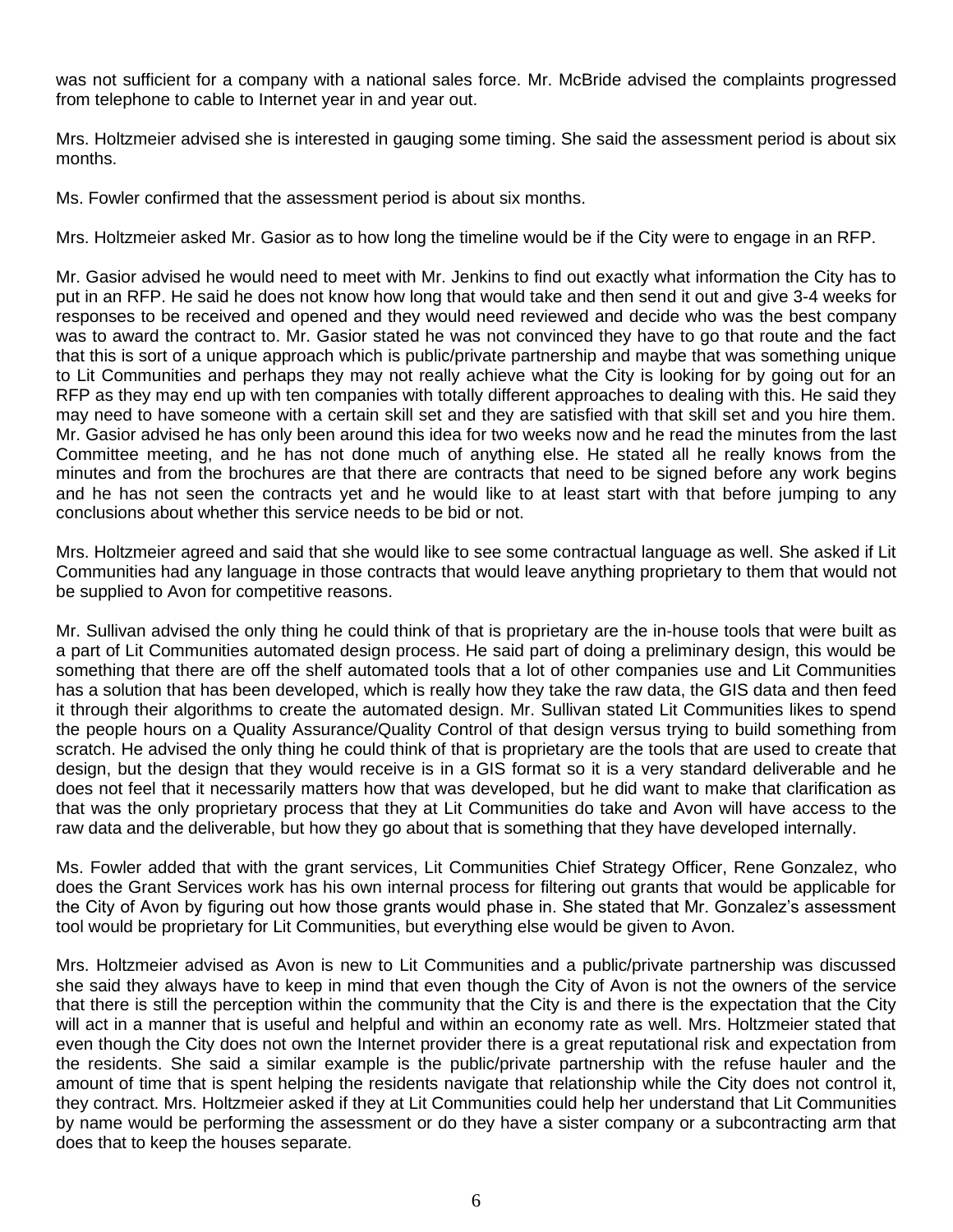Mr. Sullivan advised Lit Communities does the assessment and when it comes to the public/private partnership portion of things our network in Medina County called Medina County Fiber Network would end up being the public/private partnership as something similar that is available in Ohio although the nature of every public/private partnership is unique to each community. He said the nature of how things work is different and the way that those public/private partnerships are structured is different because there is a quite a lot of input from the community that desires to engage in those and sometimes that is based on what makes the most sense for that community.

Mrs. Holtzmeier asked for confirmation that Lit Communities performs the assessment.

Ms. Fowler and Mr. Sullivan answered yes, that is correct.

Mrs. Holtzmeier asked how they overcome the natural criticism that would come from the vendor performing the assessment and providing the recommendations that go along with it, being the vendor that ultimately prevails and runs the network that the assessment recommended.

Mr. Sullivan advised transparency in the process and having access to how things were done. Ultimately it is up to the City of Avon the route that they want to go. Mr. Sullivan stated they would let them know everything that is available in the community and they would be transparent about current providers and all of the assets that are available and things that are of use and the Council and the City Administration will ultimately make the decision whether Lit Communities is the right partner to go with. Then something could be structured similar or dissimilar to what they are offering if it is not appealing to make those decisions.

Ms. Fowler advised the City of Avon will also have an assessment that gives them a very good idea of what it will cost for the City to build two kinds of networks: a middle mile network and a last mile network. She said plus a really good understanding of all the assets the City has besides financial assets that will assist the City in a network and making themselves as attractive as they can be if the City decides that Lit Communities is not the P3 (public-private partnership) for the City of Avon that they would be as attractive as can be for any other P3.

Mrs. Holtzmeier said Mr. Radcliffe mentioned the scenarios of Lit Communities doing assessments for those who end up using Lit Communities versus communities that Lit Communities did the assessment for that did not end up using Lit Communities. She asked if Lit Communities would be willing to provide a reference list from each of those scenarios.

Mr. Sullivan advised absolutely.

Mrs. Holtzmeier advised she appreciates that transparency and having that information and the contract was something she would like to see.

Mrs. Demaline inquired regarding the study as to what avenues do they use to reach out to those who would be interested in taking the survey. She asked how Lit Communities would connect with those people.

Ms. Fowler advised what they have done in the past when working with other municipalities is it can run the gamut of using Lit Communities engagement tools and tactics that are unique to each community. She said for example a lot of the standard stuff they do such as placing something on the municipality's website. Ms. Fowler stated they also promote it through Lit Communities social media channels and have it be announced at all kinds of municipal meetings. She advised one community Lit Communities worked with published a small insert for their tax tickets and another published an insert for their utility bills. Ms. Fowler said when they sit down to figure out the best way to market the survey, they will go through a pretty exhaustive list of what avenues the City might have that would be helpful for Lit Communities to know to help the City promote it.

Mrs. Demaline asked if they were strictly looking at residential for this assessment.

Ms. Fowler said Lit Communities does have a spot for business as well. She stated they can ask the respondent if they are answering the survey as a resident or a business.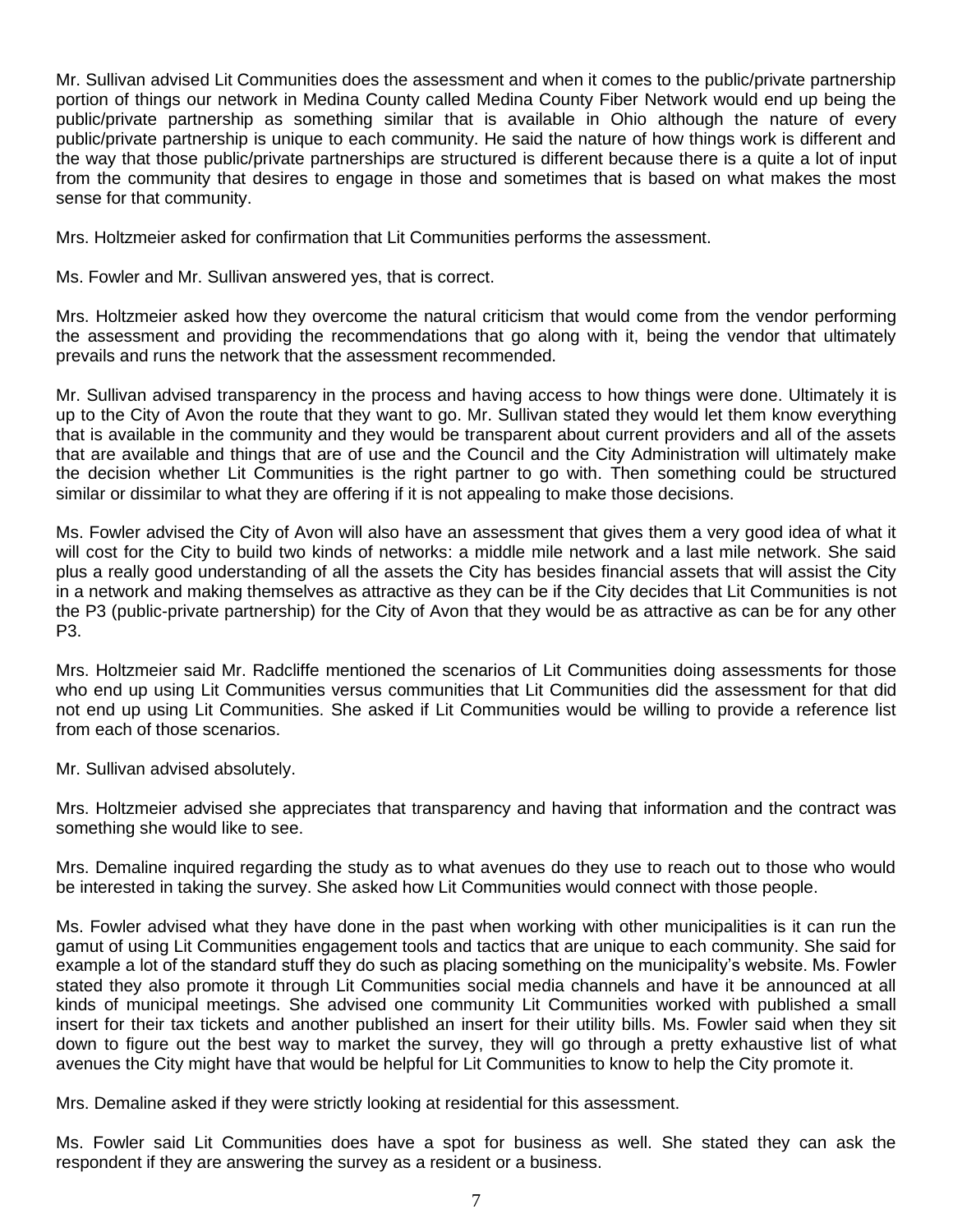Mr. Sullivan advised one thing that will be a part of the process is that typically with businesses Lit Communities asks for some sort of participation from the local Chamber of Commerce as that is where the validity of the survey gains strength because businesses tend to delete inbound emails from outside sources, so they try to find out the best ways to reach businesses in the community to ensure that they take the survey.

Mrs. Demaline inquired regarding the grant development services as to what the average dollar amount is that Lit Communities secures for their clients in grants.

Mr. Sullivan said he does not know if he is in a position to answer that question, but that is something that they can certainly follow-up with additional information. He stated he does not want to speak out of turn, but he knows that Lit Communities Chief Strategy Officer who handles the grants can help bring clarity to that and give Council a better understanding about the grants that they have applied for and helped the communities that Lit Communities has worked with. Mr. Sullivan said it is not always Lit Communities applying for the grant funds; the grant research that is done as a part of this assessment is to show Avon what they qualify for and what needs to be done to go after that grant so it is not always Lit Communities going after the grant themselves although they have done that in some of the communities.

Mrs. Demaline advised she would be interested to understand for the \$10,000 for grant development services what exactly that that entails, and she would like to see that explained in the contracts. She inquired under the pricing and the scope of the assessment if a part of it could be pieced out. Mrs. Demaline asked what if the City hired Lit Communities for the assessment and then decided they were not going to move forward, but they already spent \$10,000 in grant development services for a project they may not be moving forward with. She inquired if it can be pieced out and added on after the City has received some survey results.

Ms. Fowler advised that is one option and they could talk about how to time that out. She said they have had a couple of communities do that. Ms. Fowler stated they might want to think a little bit more about that in terms of what kind of funding will be available from the State of Ohio and she would take a look and see what kind of risk might be run into pausing it for six months and not doing anything with that information.

Mr. Jenkins advised overall why they decided to keep talking with Lit Communities is because Lit Communities is all about where the City wants to start and not where someone else wanted to start for the City of Avon. He agrees with Mr. Leimkuehler that he does not believe the RFP is the way to go. Mr. Jenkins said if the City was doing their own ISP then yes, but he does not believe that any of them want to get into that. He stated that he liked that the City can let Lit Communities know where the City wants to start and they will provide the City those cost analysis and if Lit Communities feels as if there is another area that could benefit at a lower cost then he was sure they would let the City know from the assessment. Mr. Jensen advised he understands where Mrs. Holtzmeier was coming from with potentially getting some harsh feedback from residents if something is going wrong or someone wants it to happen sooner than it is ready and so forth. He suggested that the City of Avon not name the network Avon Fiber or something similar to avoid that close association that the City and the network are one and the same. Mr. Jenkins stated they could discuss with Lit Communities about how they will name the network. He clarified it could still present some issues, but he does not feel they should put their nametag on it.

Mrs. Demaline asked if Mr. Jenkins was going to be the point person on this project.

Mr. Jenkins answered, yes, along with Mr. Streator and possibly a couple of other people.

Mayor Jensen suggested once they have copies of the contracts, if Council could get answers to any remaining questions prior to another meeting as he felt it was imperative that they try to move forward if they are going to hire Lit Communities. He said if they are going to go out for an RFP, then they need to do so as soon as possible.

No further comments were made.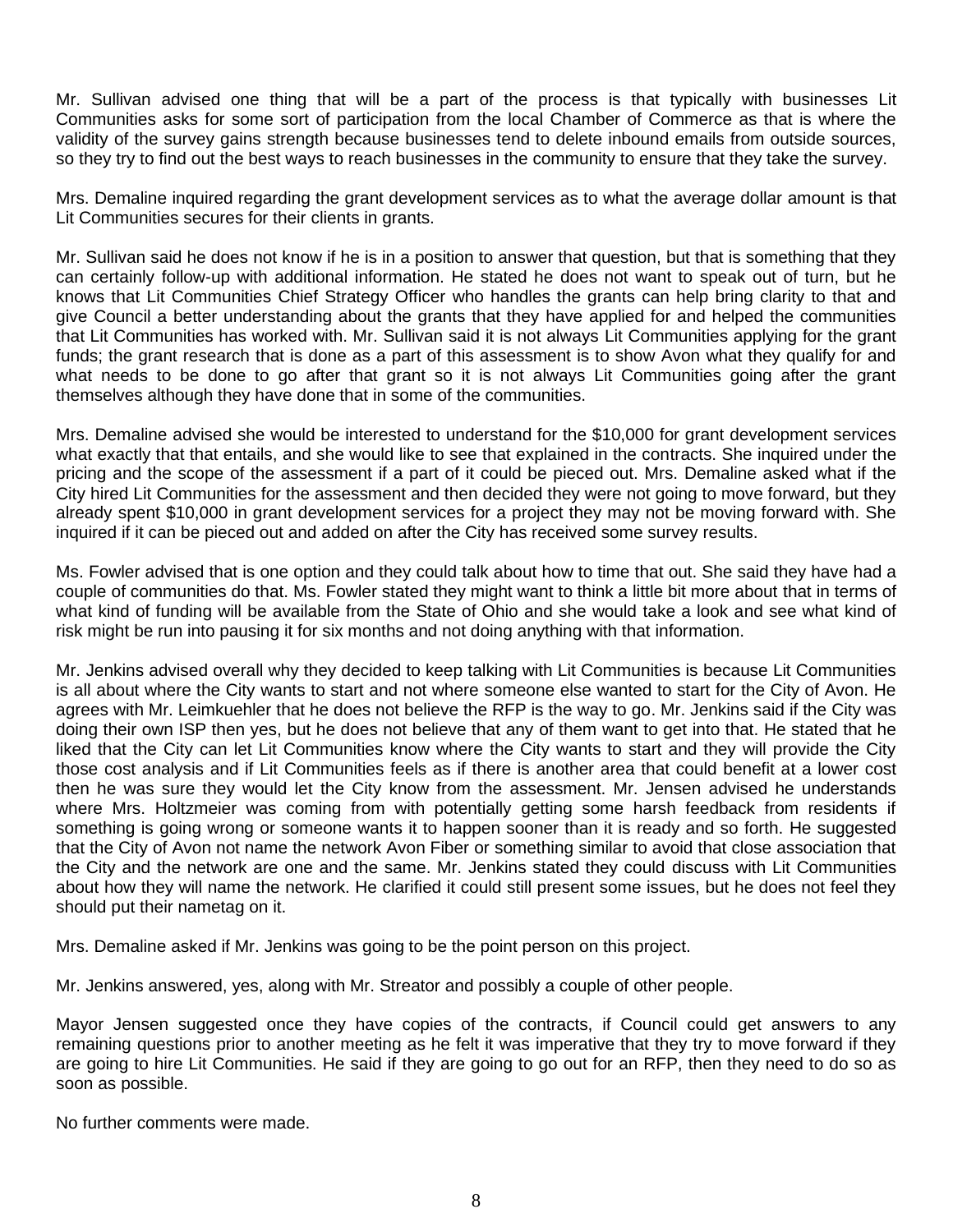3. [ORDINANCE NO. 14-22](https://www.cityofavon.com/DocumentCenter/View/7612/Ordinance-No-14-22-Drive-thru-Teller-Legislation) – TO ADD SECTION 1222.02(b)(44a) AND TO AMEND SECTION 1270.03(b)(3) OF THE CODIFIED ORDINANCES OF THE CITY OF AVON, TO PERMIT DRIVE-THRU BANKING IN THE C-4 GENERAL BUSINESS DISTRICT WHEN NOT ASSOCIATED WITH A PRINCIPAL USE ON THE PROPERTY **PRINCIPAL USE ON THE PROPERTY** Second of Three Readings will be on Monday, February 28, 2022 A Public Hearing will be held on Monday, March 14, 2022 at 7:25 p.m.

Ms. Fechter advised she had no additional comments.

#### 4. [ORDINANCE NO. 22-22](https://www.cityofavon.com/DocumentCenter/View/7629/Ordinance-No-22-22-Amend-Personnel-Pol-Man-518-Notary-Public) – AMENDING THE PERSONNEL POLICY MANUAL FOR THE CITY, SECTION 5 (CLASSIFICATION AND COMPENSATION) BY INSERTING SUBSECTION 5.18 WHICH ADOPTS A NOTARY REIMBURSEMENT POLICY Diane Szlempa, HR Specialist

Ms. Szlempa advised there are a number of employees who are notaries throughout the different departments in the City. She said she believed there are at least four employees at City Hall who are notaries, which is beneficial for the residents who have documents that need to be notarized. Ms. Szlempa stated the process for renewing your notary status every five years used to be more simplified, but now it is more involved as the applicant must pay the renewal filing fee after having completed a background check and taking a one-hour online refresher course in addition to ordering their notary supplies. She advised the Administration felt between the ten to fifteen notaries that the City has in their employment this would be something that the City could provide reimbursement for those expenses incurred. Ms. Szlempa stated most of the notaries in the City employment use their notary solely for work related purposes.

Mr. McBride advised he is in favor of this update to the policy manual, and he felt the fees that would be reimbursed are pretty nominal.

Ms. Szlempa advised there was a \$15 filing fee for the renewal, but there was also the cost of the background check and the continuing education online class. She said they are asking for all of those dollars to be reimbursed for the employees to keep their notary status current.

Mr. Fischer asked as to the typical amount that would be reimbursed.

Ms. Szlempa estimated that it was between \$60 and \$75 for a notary renewal. She said it was between approximately \$125 to \$150 for a new notary.

Mr. Radcliffe inquired if the City needs to have 15 notaries in the City employment. He asked if she felt this reimbursement policy would spur others to acquire their notary status and the City was not paying for 30 employees for example.

Ms. Szlempa advised they took a quick survey of how many notaries were in the City employment. She said the four employees who are notaries at City Hall are: a Building Department Clerk, the Mayor's Court Clerk, the Mayor's Administrative Assistant, and the Council Clerk. Ms. Szlempa stated there are a number of police officers who are notaries that can perform notary services for residents and businesses who come into the Police Department. She added that the Safety/Service Director also has his notary. Ms. Szlempa advised this service is a matter of convenience for Avon residents to get things notarized. She felt they would not see an increase in the number of notaries that the City has in their employment because of this reimbursement policy.

Mayor Jensen advised it helps having multiple people in the building who can provide notary services because when one employee is not available residents can still get a document notarized. He stated there are a lot of people who come in seeking notary services and it is a service to the community and the residents at very little cost.

Ms. Szlempa added that each notary certification is valid for five years making the cost truly nominal.

## 5. [ORDINANCE NO. 23-22](https://www.cityofavon.com/DocumentCenter/View/7630/Ordinance-No-23-22-Amend-Personnel-Pol-Man-612-PT-Time-Off) – AMENDING THE PERSONNEL POLICY MANUAL FOR THE CITY BY ADDING SECTION 6.12 (PAID TIME OFF - PART-TIME EMPLOYEES) Ms. Szlempa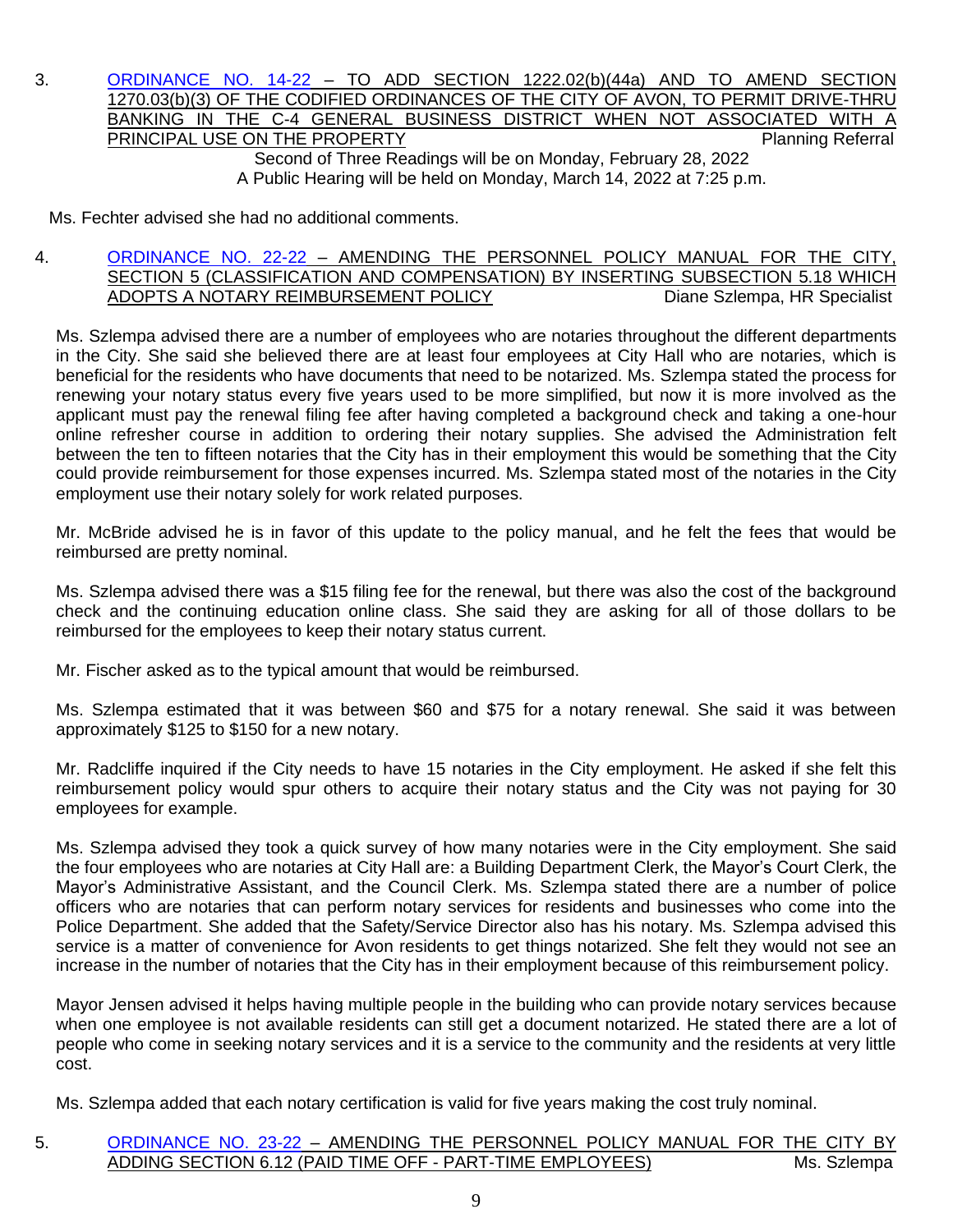Ms. Szlempa advised this is something the City is asking Council to adopt for all of the permanent part-time City employees and there are about 40 employees who fall under this category. She said the policy has a prerequisite that an employee must be with the City for at least one year. Ms. Szlempa stated there are currently about eleven employees that have not been with the City employment for one year so they will not qualify for this year, but they will qualify for following years. She advised they also added a longevity scale as there are a number of employees who have been working for the City of Avon on a permanent part-time basis for some time and this is one way to thank them for their loyalty to the City. Ms. Szlempa stated the purpose of this policy change is to cover the holidays that most of the time these permanent part-time employees are working the day before and the day after a holiday and are not paid for the holiday as that has only been a benefit given to the full-time employees. She said this is another way to thank those employees and give them an adiustment and some movement with their time.

Mrs. Demaline advised she felt this was a great idea to offer the permanent part-time employees some more benefits. She read under section (E) of the Exhibit, "…an employee may not request time off for normal scheduled working hours, except in the case of illness…" and asked what if someone was going on vacation. Could the employee use PTO for that purpose?

Ms. Szlempa advised they could, and it is written into the policy because they wanted to make sure that it was up to the Supervisors to make that decision. She said it should be communicated by the employee to the Supervisor and then it would be the Supervisor's decision to allow for that in the policy. Ms. Szlempa stated she believes that is outlined in section (F) of the Exhibit, "Exceptions to the time requirements may be made with the consent of the Department Head or designee." She advised it is also written in the policy that the employee would be able to use that time for extended periods and not just one holiday at a time. Ms. Szlempa added that in section (E) of the Exhibit it also states that, "…and other exceptions as approved by the Department Head and/or designee." She said that leaves that leeway for that Department Head to be able to allow the employee more time off in a block if they so choose. Ms. Szlempa clarified that the employee cannot use more paid time off in any given week than what they would work in an average work week.

Mrs. Demaline advised she is a big believer that employees should be allowed to use their paid leave time how they see fit, whether for medical reasons or leisurely for vacation so she is glad the policy provides that flexibility.

Mr. Fischer asked how many permanent part-time employees does the City currently have and does she have a breakdown of what departments.

Ms. Szlempa advised the City has permanent part-time employees at the Senior Center, in the Parks Department, Utilities Department, Street Department and in the Finance Department. She said she believes there are permanent part-time dispatchers in the Police Department and there are some in the Fire Department as part-time firefighters.

Mayor Jensen advised Council should realize that they would not be giving these permanent part-time employees that much paid time off when looking at all the vacation time given to the full-time employees. Mayor Jensen stated it is PTO and it can be used for more than holidays and the City wanted to be able to give paid time off if an employee was sick along with those holidays where the full-time employees are paid while off from work. He said most of these employees prefer to remain part-time employees if they can and this is a way the City can say, "thank you". Mayor Jensen advised the employees who have stayed with the City a long time and have been very loyal, but they do miss out on these benefits and if they become sick, they have no way to be compensated. He said he does not feel that there is much danger of an employee taking advantage because it is not that much PTO involved.

Mr. McBride agreed and said there are those people who are good employees that cannot work full-time and he felt the last thing they want is for these employees to shop around for a job they can work part-time and pick up some additional benefits or a more flexible schedule. He advised the City does not want to lose that knowledge and training. Mr. McBride said it is not big dollars and it is not like the City budget will be strained.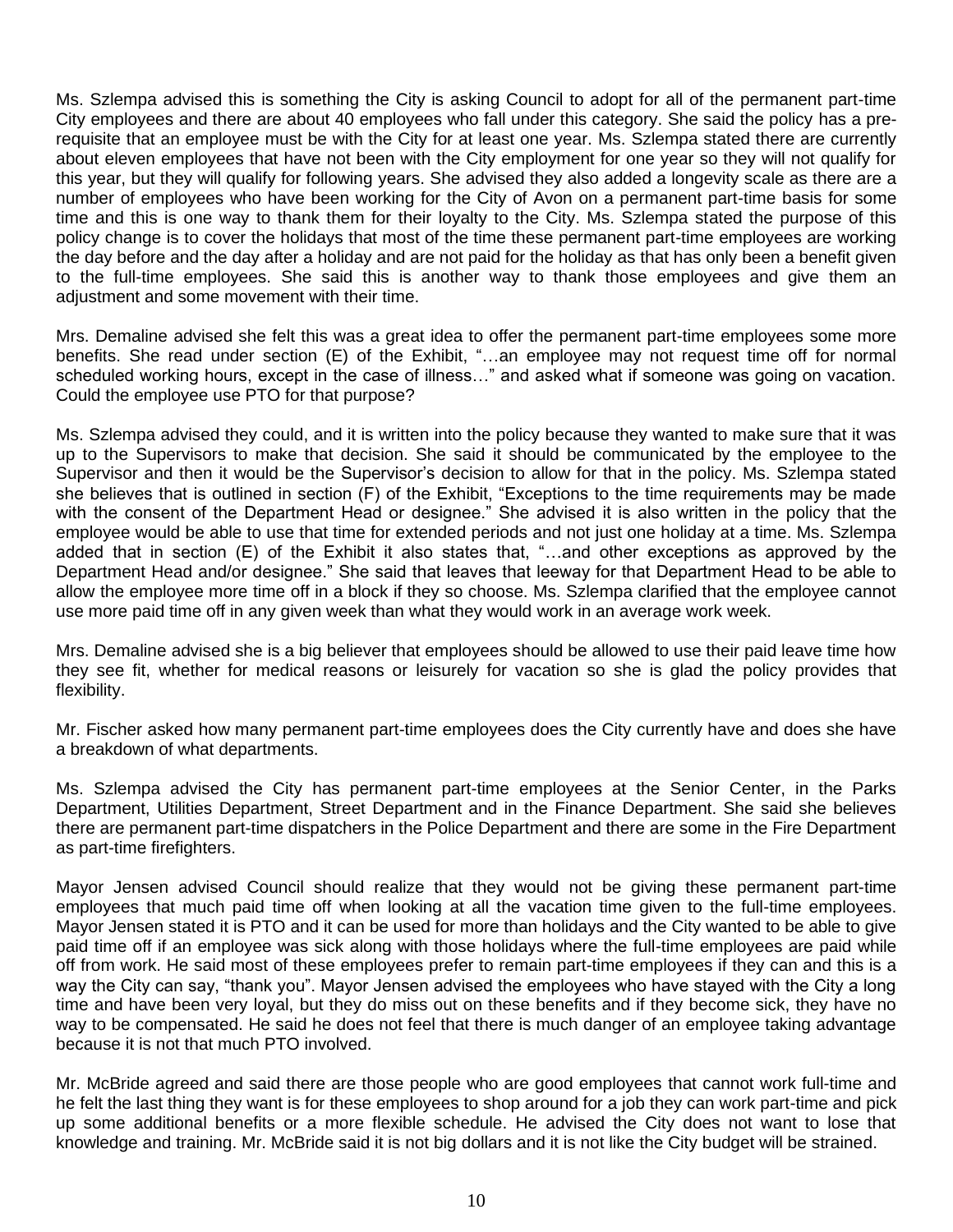Ms. Szlempa thanked City Council for their consideration on this item.

### 6. [ORDINANCE NO. 24-22](https://www.cityofavon.com/DocumentCenter/View/7631/Ordinance-No-24-22---Amend-Personnel-Pol-Man-61-Holidays) - AMENDING THE PERSONNEL POLICY MANUAL FOR THE CITY, SECTION 6.1, (HOLIDAYS) Ms. Szlempa

Ms. Szlempa advised the AFSCME union approved and Council approved for these employees to have paid time off on Martin Luther King, Jr. Day and the Teamsters union also added to their contract that same holiday for those employees. She said in doing so the Administration believes that the non-bargaining unit employees should also have that same day as a paid holiday. Ms. Szlempa advised the other part of this Ordinance is the changing of the language for three floating holidays, one of which is in consideration of the employee's birthday. She stated this language has been updated in all of the contracts and the Administration wanted to update the language in the personnel policy manual to reflect the same language as what is in the contracts. Ms. Szlempa summarized that the Administration is requesting to have Martin Luther King, Jr. Day added to the non-bargaining unit employees schedule of holidays and the representation of the floating holidays to be three.

Mr. McBride commented that Juneteenth would most likely come up for consideration at some point in the future.

Ms. Szlempa advised Juneteenth was brought up for consideration during contract negotiations and it was felt that Martin Luther King, Jr. Day has been a recognized federal holiday for more than 40 years that was not a part of the City holiday schedule. She said it was felt that it was important to have Martin Luther King, Jr. Day be remembered and with Juneteenth being a newer federal holiday, she does not know what that will hold for the future.

7. [ORDINANCE NO. 25-22](https://www.cityofavon.com/DocumentCenter/View/7632/Ordinance-No-25-22-Posting-Places) - AMENDING SECTION 222.01 OF THE CODIFIED ORDINANCES OF THE CITY OF AVON REGARDING PLACES TO POST ENACTED LEGISLATION Mr. Gasior

Mr. Gasior advised under the Charter the City has to post Ordinances in designated areas and Section 222.01 identifies where those designated areas are located. He said with the imminent closing of Buck's Hardware the City is looking for a new place to post legislation and the Avon Public Library is available and replaces Buck's Hardware on the list of places.

8. [ORDINANCE NO. 26-22](https://www.cityofavon.com/DocumentCenter/View/7633/Ordinance-No-26-22-Adopt-Cod-Ord_) – APPROVING THE EDITING AND INCLUSION OF CERTAIN ORDINANCES AS PARTS OF THE VARIOUS COMPONENT CODES OF THE CODIFIED ORDINANCES; PROVIDING FOR THE ADOPTION AND PUBLICATION OF NEW MATTER IN THE UPDATED AND REVISED CODIFIED ORDINANCES; REPEALING ORDINANCES AND RESOLUTIONS IN CONFLICT THEREWITH Mr. Gasior

Mr. Gasior advised this is a housekeeping matter as it is done every six months. He said all of the Ordinances that Council passed last year that have bearing on the City's Codified Ordinances are updated pursuant to the corresponding Codified Ordinances listed in Section 1 of the legislation. Mr. Gasior stated in Section 2 of the Ordinance are sections that closely match a section in the Ohio Revised Code so when the State Legislature makes an amendment to the provision in the Ohio Revised Code, the Codifier picks up on that amendment and changes our local Ordinance that corresponds with that Statute in the Ohio Revised Code section. He said once Council adopts those changes by this Ordinance then the Codifier updates in the proper section of the Avon Codified Ordinances.

8a. [ORDINANCE NO. 27-22](https://www.cityofavon.com/DocumentCenter/View/7639/Ordinance-No-27-22-CEI---LED-Street-Light-Ord_) – AUTHORIZING THE MAYOR TO ENTER INTO AN AGREEMENT WITH OHIO EDISON COMPANY (OE), AND THE CLEVELAND ILLUMINATING COMPANY (CEI), TO PROVIDE LIGHT-EMITTING DIODE ("LED") STREET LIGHTING SERVICE TO THE COMPANY OWNED STREET LIGHTING FACILITIES LOCATED IN THE CITY OF AVON Mr. Streator

Mr. Streator advised this Ordinance allows the Mayor to enter into a contract with the Cleveland Illuminating Company, Ohio Edison and First Energy. He said when a street light goes out they will be changed to a new LED light from the current halogen bulbs. Mr. Streator said these streetlights will get updated as we go along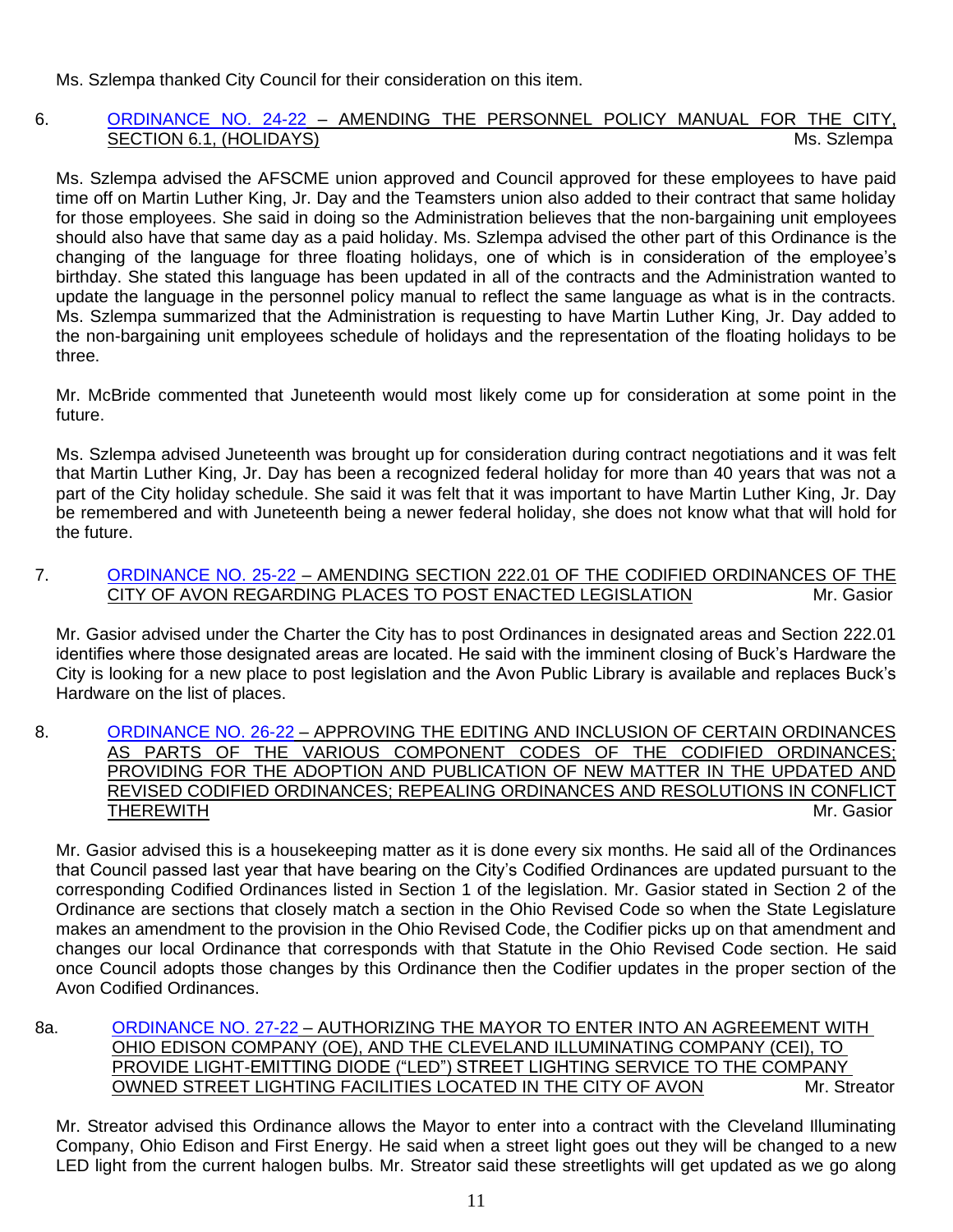rather than incurring the cost all at once. He advised there are three different options listed in the agreement and with the first two options, the City can pay the lighting company to replace lights in a certain area or it can be done as we go when a light goes out. Mr. Streator said they have the ability in the future of utilizing the other two options for certain areas and it does not change the contract.

Mrs. Holtzmeier inquired if there is an expectation of service delivery included in that contract that once the City lets them know of a street light being out that they would respond within a reasonable time.

Mr. Streator advised his experience has been that they have responded within a very reasonable time. He said he estimates the power company responds within a week of the City notifying them of an outage.

9. [RESOLUTION NO. R-5-22](https://www.cityofavon.com/DocumentCenter/View/7635/Resolution-No-R-5-22---Picks-LLC---Agr-Dist) – TO APPROVE WITH MODIFICATION THE RENEWAL APPLICATION MADE BY PICK'S, LLC TO HAVE CERTAIN LAND OWNED BY THEM LOCATED AT 35669 DETROIT ROAD, PERMANENT PARCEL NO. 10-04-00-015-110-022 DESIGNATED AS BEING LOCATED WITHIN AN AGRICULTURAL DISTRICT, CONSISTING OF 10.71 ACRES Mr. Gasior A Public Hearing will be held on Monday, February 28, 2022 at 7:25 p.m.

Mr. Gasior advised this is pretty standard when the City deals with these agricultural district designations. He said they except out the assessments for water and sewer lines and the whereas clauses speak for themselves as to what goes on as it was all covered under Chapter 929 of the Ohio Revised Code. Mr. Gasior stated he was happy to answer any questions.

### 10. [RESOLUTION NO. R-6-22](https://www.cityofavon.com/DocumentCenter/View/7636/Resolution-No-R-6-22-Lor-Cty-Bd-of-Health-Rep) – TO APPOINT A REPRESENTATIVE FOR THE CITY OF AVON TO THE LORAIN COUNTY BOARD OF HEALTH Mayor Jensen

Mayor Jensen advised Ed McNamara has served in this position since 2017 and he is asking to be reappointed. He said Mr. McNamara has been a great representative for the City of Avon and Avon Lake and he is pleased that Mr. McNamara wants to continue to serve in this capacity. Mayor Jensen reminded everyone that Mr. McNamara is one of the founders of the Prayers from Maria Foundation. He stated Mr. McNamara is just as much a part of the City of Avon as he is Avon Lake, and he represents both communities well and he is happy that Mr. McNamara is still willing to serve.

#### 11. [RESOLUTION NO. R-7-22](https://www.cityofavon.com/DocumentCenter/View/7637/Resolution-No-R-7-22---Ad-for-Bids---Park-Restrooms) – TO ADVERTISE FOR BIDS FOR THE CONSTRUCTION OF RESTROOM FACILITIES AT THE AVON AQUATIC CENTER, NORTHGATE PARK AND AT THE YET TO BE NAMED PARK ON DETROIT ROAD (FORMERLY THE KURTZ BROS. PROPERTY) Mr. Cummins

Mr. Cummins advised the City has engaged an architect, Sixmo Architecture, to design three structures. He said they would all be bid as one package even though the construction would occur at the three sites. Mr. Cummins stated this is just asking for authorization to bid and once the bids are secured, they would be coming back to City Council to present the results of those bids and then ask to move forward with the construction contract.

Mrs. Demaline inquired if there were plans for restroom facilities at Every Child's Playground.

Mr. Cummins advised the Aquatic Center is the same location at the north end of Every Child's Playground.

Mrs. Demaline asked if the restroom would be outside of the locked pool gate.

Mr. Cummins confirmed such and advised the restroom would be directly adjacent to what is now the gravel parking lot, which is slated to hopefully be paved as well.

Mrs. Demaline said she is happy to hear that, and she thanked Mr. Cummins.

Mayor Jensen clarified the restroom is located at the playground and is for the playground. He advised the Aquatic Center encompasses the whole campus but the restroom will be located at the playground itself.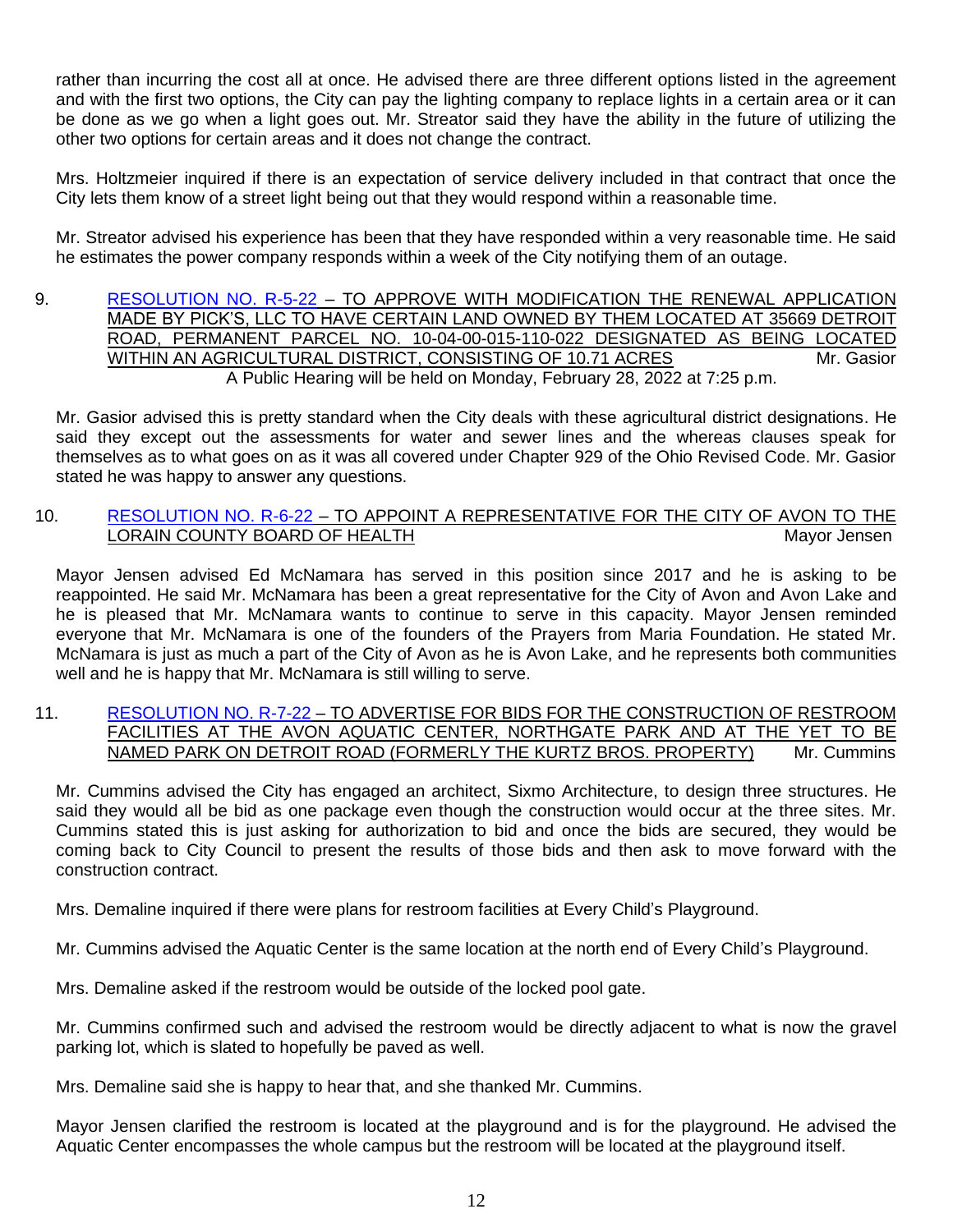Mr. Fischer advised he is assuming there are already restrooms inside the pool gate area.

Mayor Jensen confirmed there are and advised this restroom is planned for directly adjacent to the playground. He said Mr. Cummins can bring a rendering of it is available to show Council exactly where the locations would be. Mayor Jensen confirmed the area has been plumbed in answer to a question from Mr. Fischer.

Mr. McBride indicated that he was assuming that the area near the structure would be monitored by City cameras to discourage vandalism and other unwanted activity.

Mayor Jensen advised they would show Council the layout and landscaping plan and said that all three structures would be designed very similar to each other. He said at Northgate they would like to have a restroom on the playground side by the pond as currently people have to cross the street to use the restroom. Mayor Jensen stated they looked at both privacy issues and safety issues. Mayor Jensen stated from the parking lot they wanted people to be able to access the restroom directly instead of running around the building to find the entrance.

## 12. REPORTS AND COMMENTS

MAYOR JENSEN advised Mr. McBride brought up a point about the holidays and union negotiations and the consideration for Juneteenth. He indicated for years Council has not met on the evening of Martin Luther King Jr., Day and they felt that was a very important distinction to make. Mayor Jensen said the unions previously have not recognized that as a holiday for the employees. He stated when the negotiations started this year, it was important to him and the Administration when the discussions around holidays came up that the significance and the importance of what Martin Luther King, Jr. meant to our country and the impact that he made be recognized and all the unions agreed. Mayor Jensen advised as Juneteenth is discussed in future negotiations and the holiday list grows that a determination may have to be made to reduce the number of floating holidays each employee receives or exchange it for one of the other approved holidays. He said but as for Martin Luther King, Jr. Day it was one that probably should have been formally recognized a long time ago. Mayor Jensen stated he is thankful as an Administration that they are able to make this change throughout the City employment to formally remember Martin Luther King, Jr.

COUNCIL MEMBERS:

MRS. DEMALINE, WARD 1 had no further comments.

MRS. HOLTZMEIER, AT LARGE had no further comments.

MR. MCBRIDE, WARD 2 asked Mr. Cummins where they stand with draining the swamp.

Mr. Cummins advised there was to have been a meeting last Tuesday. He said he has been reaching out to get information about that and he has not gotten any information, but as soon as that is received he will pass that information along. Mr. Cummins stated they are claiming that they are moving forward.

Mr. McBride thanked Mr. Cummins and hoped that issue would finally be resolved. He added that they need to make sure the equipment is going up Healthway Drive to Detroit Road.

MR. MOORE, WARD 3 had no comments.

MR. RADCLIFFE, WARD 4 had no further comments.

MR. WITHERSPOON, AT LARGE had no comments.

MR. FISCHER, AT LARGE welcomed Ms. Jankowski back to the meetings and said it was great to see her again.